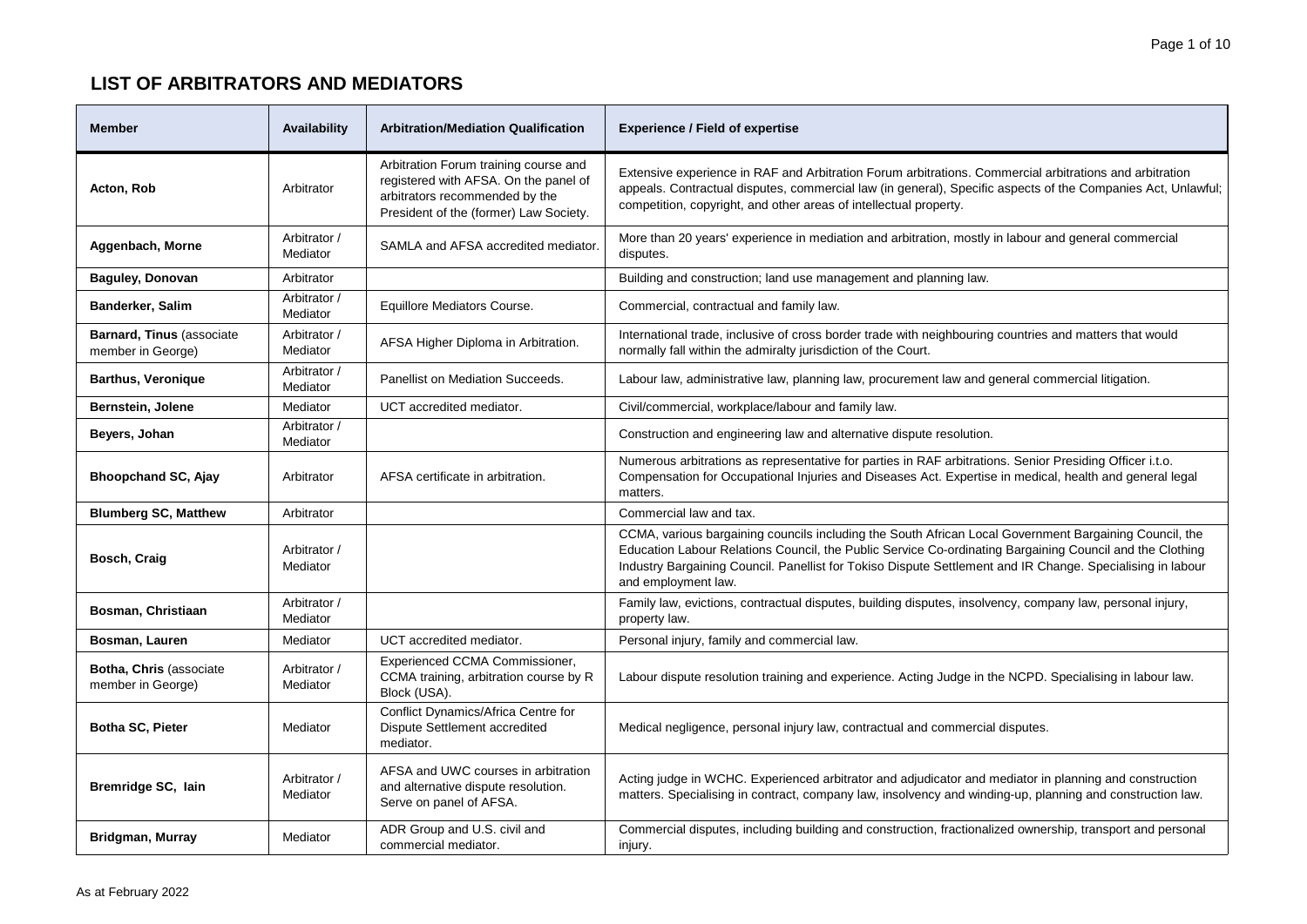| <b>Member</b>              | Availability             | <b>Arbitration/Mediation Qualification</b>                                                                                       | <b>Experience / Field of expertise</b>                                                                                                                                                                                                                                |
|----------------------------|--------------------------|----------------------------------------------------------------------------------------------------------------------------------|-----------------------------------------------------------------------------------------------------------------------------------------------------------------------------------------------------------------------------------------------------------------------|
| Brink, Adam                | Arbitrator /<br>Mediator |                                                                                                                                  | Property law, commercial litigation.                                                                                                                                                                                                                                  |
| Brown, Andrew              | Arbitrator               |                                                                                                                                  | Extensive experience in commercial arbitrations. Specialising in contract law (incl JBCC building contracts),<br>insurance law, general commercial law and medical delict.                                                                                            |
| <b>Budlender SC, Geoff</b> | Arbitrator               |                                                                                                                                  | Acting judge in High Court of Cape Town and Johannesburg. Specialising in public law incl. administrative,<br>asset forfeiture, constitutional, environmental, housing and land, local government / planning, mining, tender /<br>procurement.                        |
| Butler SC, John            | Arbitrator /<br>Mediator |                                                                                                                                  | Extensive experience in general commercial practice. Acting judge. Specialising in general commercial, incl.<br>corporate, financial and insurance law.                                                                                                               |
| Cassim, Hashim             | Arbitrator /<br>Mediator |                                                                                                                                  | Experienced and specialising in tax and commercial litigation, also former attorney experience.                                                                                                                                                                       |
| Cawood, Claire             | Arbitrator /<br>Mediator | UCT course on commercial mediation.                                                                                              | Specialising in commercial, personal injury and family law.                                                                                                                                                                                                           |
| Cilliers, Chris            | Arbitrator /<br>Mediator |                                                                                                                                  | Appearance as counsel in arbitrations. Specialising in commercial matters (contract law, trusts and statutory<br>interpretation), income tax and other taxes.                                                                                                         |
| <b>Cloete SC, Pierre</b>   | Arbitrator /<br>Mediator |                                                                                                                                  | Experience as mediator/facilitator in family law matters. Experience as arbitrator (and representative).<br>Specialising in family law, personal injury matters with special emphasis on medical law, contractual disputes<br>and general litigation.                 |
| <b>Cockrell SC, Alfred</b> | Arbitrator               |                                                                                                                                  | Specialising in contract law.                                                                                                                                                                                                                                         |
| <b>Coetsee SC. Peet</b>    | Arbitrator /<br>Mediator |                                                                                                                                  | Commercial litigation and arbitration, law of contract, administrative law, company law, insurance law,<br>insolvency law, constitutional law, competition law.                                                                                                       |
| Coetsee, Dirk              | Arbitrator               |                                                                                                                                  | Civil matters (contractual, building, property, company and insurance disputes).                                                                                                                                                                                      |
| <b>Corbett SC, Peter</b>   | Arbitrator               | Appointed to commercial panel of<br>AFSA. Arbitration Forum skills training<br>seminar, UWC Road Accident<br>arbitration course. | Experienced arbitrator in civil disputes and appeals. Arbitrator in large number of RAF matters. Specialising in<br>delict, professional negligence and general commercial litigation.                                                                                |
| Coughlan, Wayne            | Arbitrator /<br>Mediator |                                                                                                                                  | Personal injury.                                                                                                                                                                                                                                                      |
| <b>Crowe SC, Mike</b>      | Arbitrator /<br>Mediator | Associate member of the Association of<br>Arbitrators.                                                                           | Extensive experience as litigator and arbitrator in construction law claims. Extensive experience as mediator<br>in a variety of disputes. Specialising in construction and property law.                                                                             |
| <b>Cutler, Craig</b>       | Arbitrator /<br>Mediator | <b>Conflict Dynamics Accredited mediator</b><br>in commercial mediation. Member of<br>AFSA's panel of commercial arbitrators.    | Several appointments as arbitrator. Specialising in commercial matters, companies, trusts, estates, sectional<br>title and other property schemes, credit and consumer law disputes, unlawful competition incl restraint of<br>trade and disputes between neighbours. |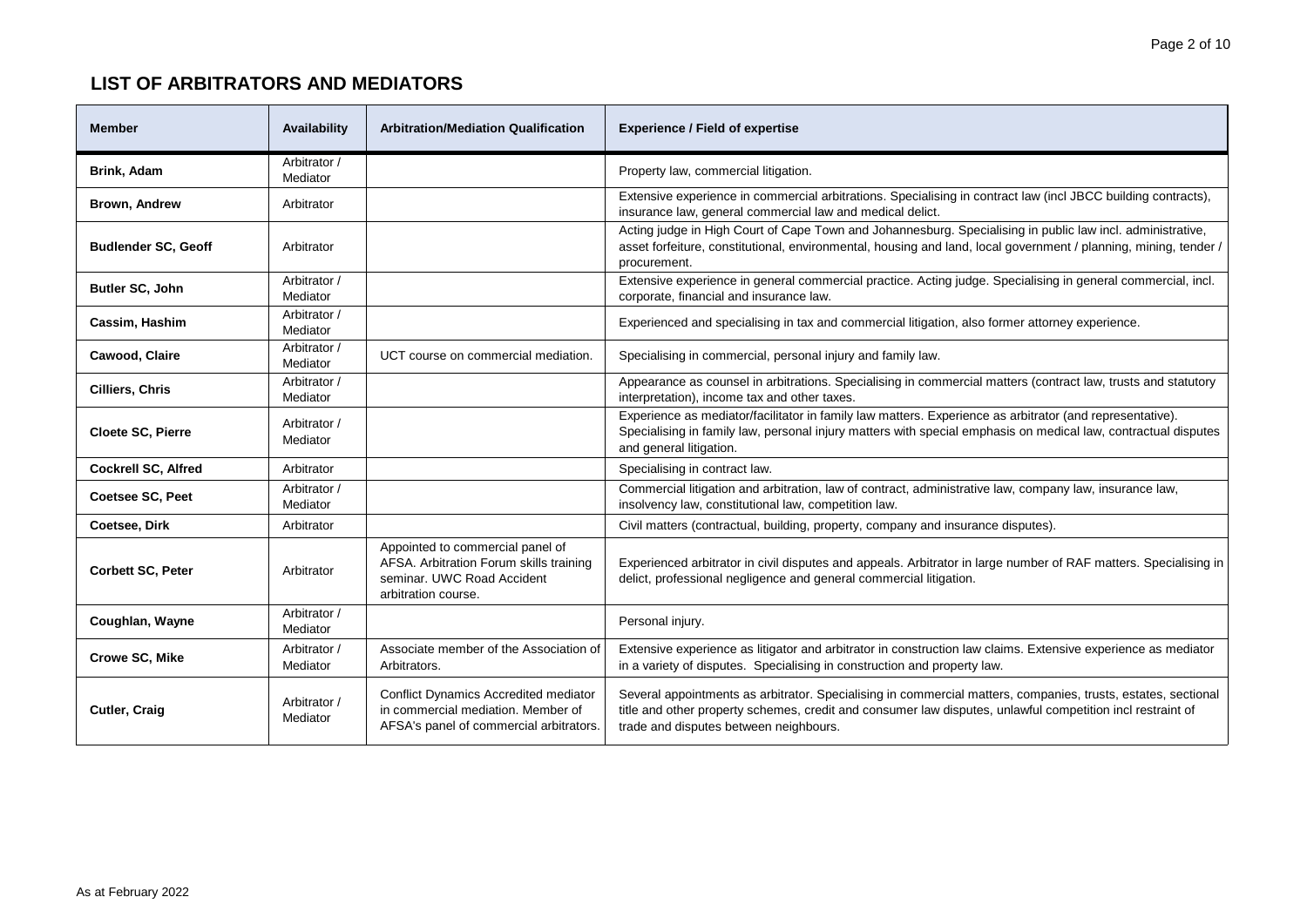| <b>Member</b>                                   | Availability             | <b>Arbitration/Mediation Qualification</b>                                                                                                                                                                                                                | <b>Experience / Field of expertise</b>                                                                                                                                                                                                                                                                                                          |
|-------------------------------------------------|--------------------------|-----------------------------------------------------------------------------------------------------------------------------------------------------------------------------------------------------------------------------------------------------------|-------------------------------------------------------------------------------------------------------------------------------------------------------------------------------------------------------------------------------------------------------------------------------------------------------------------------------------------------|
| Davis SC, Diane                                 | Mediator /<br>Arbitrator | FAMAC accredited mediator.<br><b>USB/Africa Centre for Dispute</b><br>Resolution, Civil and commercial<br>accredited mediator. CDT strategic<br>mediation skills. Member of AFSA<br>general commercial panel. Associate of<br>Association of Arbitrators. | Experience as mediator and arbitrator in family and commercial disputes. Acting judge in the WC High Court<br>for a number of years. Specialising in family law and commercial law.                                                                                                                                                             |
| Deetlefs, Urice (associate<br>member in George) | Mediator                 | ADR Network SA accredited mediator.                                                                                                                                                                                                                       | Divorce, family and commercial mediation.                                                                                                                                                                                                                                                                                                       |
| De Jager, Nick                                  | Arbitrator /<br>Mediator | University of Pretoria short course for<br>arbitrators. Panellist on Mediation<br>Succeeds.                                                                                                                                                               | Various appointments as arbitrator and mediator. Specialising in general contract and commercial law;<br>building, planning and construction law; franchise law; intellectual property; administrative and procurement<br>law; property law; employment law; restraints of trade and unlawful competition.                                      |
| De Pontes, Juan                                 | Arbitrator /<br>Mediator | Member of and on AFSA panel of<br>arbitrators. AFSA commercial<br>arbitration course.                                                                                                                                                                     | AFSA facilitated RAF arbitrations and family law mediation.                                                                                                                                                                                                                                                                                     |
| De Waal, Eilene                                 | Mediator                 | Accredited mediator - MiM/UCT.                                                                                                                                                                                                                            | Family law matters, civil, commercial and labour disputes, medical negligence and RAF matters.                                                                                                                                                                                                                                                  |
| Dicker SC, Tracey                               | Arbitrator /<br>Mediator | Conflict Dynamics Accredited Mediator.                                                                                                                                                                                                                    | Civil, commercial and matrimonial mediations and arbitrations.                                                                                                                                                                                                                                                                                  |
| Duminy SC, Willie                               | Arbitrator               |                                                                                                                                                                                                                                                           | Extensive experience acting as arbitrator. Specialising in construction and engineering law, property<br>development and planning law, company law, water law and general commercial law. Intellectual property<br>matters such as passing off, unlawful competition, copyright infringements, plant breeders' rights matters, and<br>the like. |
| Du Plessis, SJ                                  | Arbitrator /<br>mediator |                                                                                                                                                                                                                                                           | Civil, commercial law, contractual disputes such as building and rental agreements, delicts, family law.                                                                                                                                                                                                                                        |
| Du Toit, Arina                                  | Arbitrator               |                                                                                                                                                                                                                                                           | Civil and commercial matters.                                                                                                                                                                                                                                                                                                                   |
| <b>Edmunds, Michael</b>                         | Arbitrator /<br>Mediator | New York Peace Institute mediation<br>course.                                                                                                                                                                                                             | Experience as arbitrator and mediator in commercial disputes. General commercial practice, property<br>disputes, building and engineering disputes.                                                                                                                                                                                             |
| Eloff SC, Chris                                 | Arbitrator               | Member of arbitration appeal panels.                                                                                                                                                                                                                      | Acting judge in Gauteng and Cape High Court; extensive experience as appointed arbitrator for past 30 years.<br>Various AFSA appointments. Specialising in aviation matters, general commercial litigation, mining law,<br>administrative law, auditors' negligence cases, insolvency enquiries and tax-related matters.                        |
| Enslin, Marie                                   | Arbitrator /<br>Mediator | UCT and FAMAC accredited mediator.                                                                                                                                                                                                                        | Experience in mediation of family matters. 25 Years of experience in insurance law and disputes. Specialising<br>in family law, administration law, constitutional law and insurance law.                                                                                                                                                       |
| Farlam SC, Paul                                 | Arbitrator               |                                                                                                                                                                                                                                                           | Various appointments as arbitrator and appellate arbitrator. General commercial law, public law, pension law<br>and competition law.                                                                                                                                                                                                            |
| Fergus, Shaun                                   | Arbitrator /<br>Mediator | UCT accredited mediator.                                                                                                                                                                                                                                  | Commercial litigation.                                                                                                                                                                                                                                                                                                                          |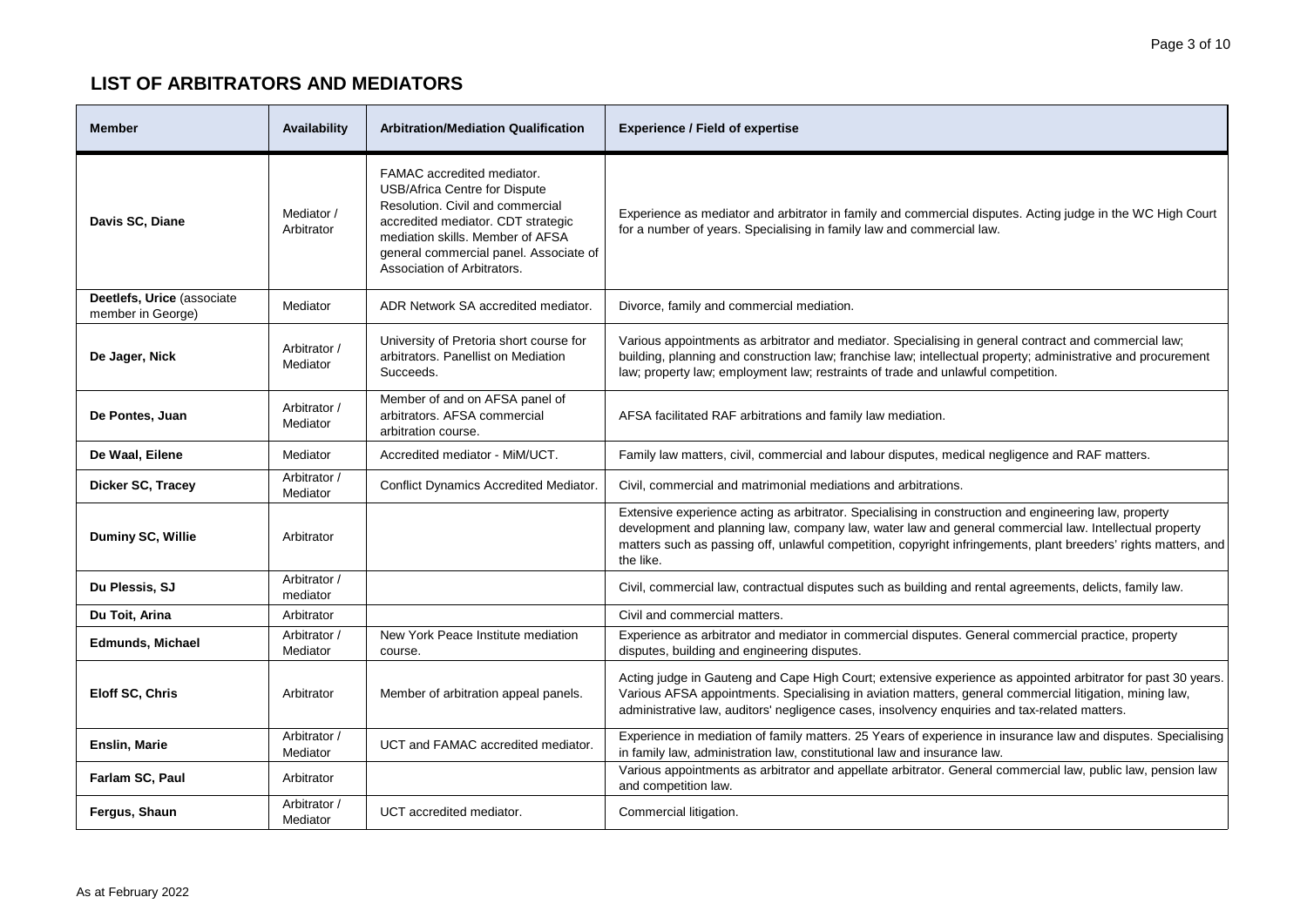| <b>Member</b>                  | Availability             | <b>Arbitration/Mediation Qualification</b>                                                                                                                                                             | <b>Experience / Field of expertise</b>                                                                                                                                                                                                                                                                                                                                                                                      |
|--------------------------------|--------------------------|--------------------------------------------------------------------------------------------------------------------------------------------------------------------------------------------------------|-----------------------------------------------------------------------------------------------------------------------------------------------------------------------------------------------------------------------------------------------------------------------------------------------------------------------------------------------------------------------------------------------------------------------------|
| <b>Fitz-Patrick, Ellen</b>     | Arbitrator,<br>Mediator  | On AFSA list of arbitrators.                                                                                                                                                                           | Experience in mediation and acting arbitrator. Family law, wills and estates, property law (building and<br>planning, disputes with body corporates), general commercial and contractual matters, delict (incl. medical<br>negligence), labour law.                                                                                                                                                                         |
| <b>Gauntlett SC QC, Jeremy</b> | Arbitrator               | Member of the Financial Service<br>Tribunal of Dubai, Shanghai<br>International Arbitration Court, China<br>South Africa Joint Arbitration Centre<br>and London Court of International<br>Arbitration. | Arbitrator in IATA, ICC, Warsaw Convention, AFSA and Association of Arbitrators proceedings. Arbitration<br>counsel before ICC and Council of Arbitration in Sport, Lausanne. Member of Law Reform Commission<br>producing draft international and domestic arbitration Bills for South Africa. Specialising in commercial, tax,<br>regulatory and public law.                                                              |
| Gerber, Marius                 | Arbitrator /<br>Mediator |                                                                                                                                                                                                        | Contractual and delictual disputes.                                                                                                                                                                                                                                                                                                                                                                                         |
| Golden SC, Tanya               | Arbitrator /<br>Mediator | IMSSA and FAMAC trained mediator.<br>AFSA commercial and employment law<br>arbitrator.                                                                                                                 | Extensive experience both as arbitrator and arbitrator acting for parties. Specialising in employment and<br>labour, commercial matters and divorces.                                                                                                                                                                                                                                                                       |
| Goodman SC, Richard            | Arbitrator /<br>Mediator |                                                                                                                                                                                                        | Experience as mediator and arbitrator appointed by AFSA. Specialising in general commercial and<br>contractual disputes.                                                                                                                                                                                                                                                                                                    |
| Graham, Renee                  | Mediator                 | UCT accredited mediator                                                                                                                                                                                | Commercial law and family law.                                                                                                                                                                                                                                                                                                                                                                                              |
| Greig, Mark                    | Arbitrator /<br>Mediator | AFSA and mediation training courses.                                                                                                                                                                   | Contract, company law and valuations, insurance, insolvency, construction, fraud and forensics.                                                                                                                                                                                                                                                                                                                             |
| Harrington, Mark               | Arbitrator               |                                                                                                                                                                                                        | Commercial, contractual, medico-legal, landlord and tenant, delictual and building/construction disputes.                                                                                                                                                                                                                                                                                                                   |
| Harvey, Suzanna                | Arbitrator /<br>Mediator | Fellow of Association of Arbitrators of<br>SA (commercial arbitrator). Trained and<br>accredited as statutory mediator and<br>arbitration by the CCMA. Degree in<br>Civil Engineering.                 | Serve on Tokiso commercial and employment law panels (incl. bargaining councils). Civil Engineering degree<br>useful in disputes which are scientifically or technically complex. Experienced in contractual disputes and<br>administrative law.                                                                                                                                                                            |
| Heunis SC, Jan                 | Arbitrator /<br>Mediator |                                                                                                                                                                                                        | Public law.                                                                                                                                                                                                                                                                                                                                                                                                                 |
| Hodes SC, Peter                | Arbitrator               | Fellow of Association of Arbitrators of<br>SA.                                                                                                                                                         | Extensive experience in numerous arbitrations. Specialising in private and public law (excluding labour law<br>and maritime law) with an emphasis on company law, commercial law, the law of contract and the law of<br>delict.                                                                                                                                                                                             |
| Holderness, Melanie            | Arbitrator /<br>Mediator | Serves on panel of AFSA. Mediator and<br>member of FAMAC.                                                                                                                                              | Previously acted as a Judge of the High Court for four terms, and thereafter for an extended period on an ad<br>hoc basis. 20 years litigation experience, 17 years of which have been as an advocate and member of the<br>Cape Bar. Extensive experience in family / matrimonial Law, property related matters contractual disputes<br>and general commercial litigation. FAMAC trained mediator and on the panel of AFSA. |
| Howie, Rod                     | Arbitrator /<br>Mediator |                                                                                                                                                                                                        | Commercial law (incl. tax).                                                                                                                                                                                                                                                                                                                                                                                                 |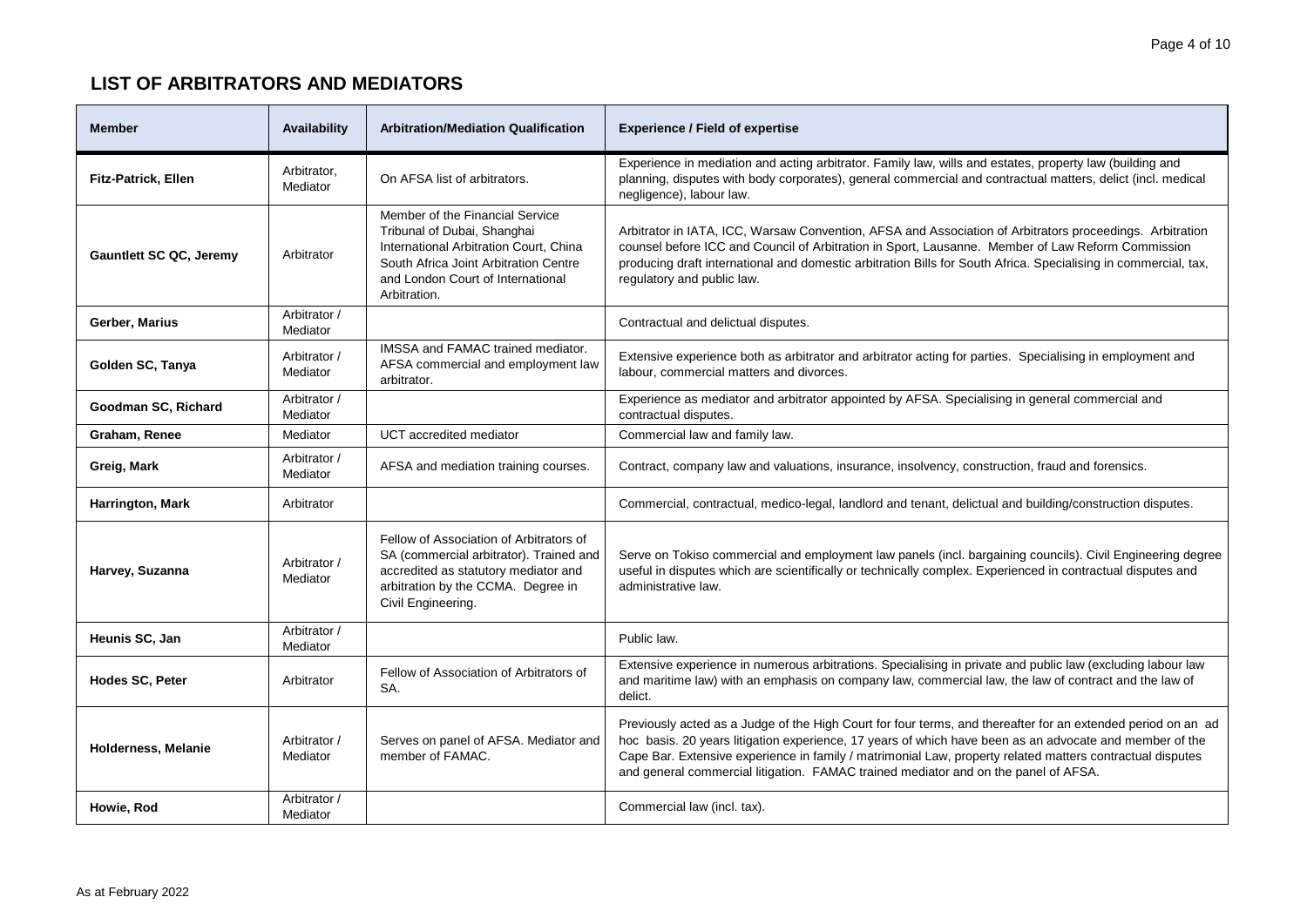| <b>Member</b>         | Availability             | <b>Arbitration/Mediation Qualification</b>                                                                                                           | <b>Experience / Field of expertise</b>                                                                                                                                                                                                                                                                                                                                      |
|-----------------------|--------------------------|------------------------------------------------------------------------------------------------------------------------------------------------------|-----------------------------------------------------------------------------------------------------------------------------------------------------------------------------------------------------------------------------------------------------------------------------------------------------------------------------------------------------------------------------|
| Ipser, Melanie        | Arbitrator /<br>Mediator | AFSA accredited arbitrator, accredited<br>member of Equillore and African<br><b>Commercial Dispute Settlement Centre</b><br>and accredited by DISAC. | Experienced RAF arbitrator. Specialising in commercial disputes, building and construction law, transport law<br>and personal injury.                                                                                                                                                                                                                                       |
| Irish SC, Deon        | Arbitrator               |                                                                                                                                                      | Extensive litigation and arbitration experience. Has acted for a number of terms on the bench of the Western<br>Cape High Court. Specialising in both private and public law with an emphasis on delict (including medico-<br>legal), shipping and admiralty matters, commercial and contract law and judicial review (particularly in land<br>usage and planning matters). |
| <b>Isaacs, Yvette</b> | Arbitrator /<br>Mediator | AFSA accredited arbitrator, FAMAC<br>mediator.                                                                                                       | 25 years' litigation experience and specialised in commercial crime. AFSA arbitrations and mediations.<br>Specialising in general litigation.                                                                                                                                                                                                                               |
| Jaga SC, Ranjan       | Arbitrator               |                                                                                                                                                      | Chaired disciplinary hearings, acting judge, magistrate in civil and criminal courts and prosecutor. Specialising<br>in law of delict, administrative law, public and private law and general litigation.                                                                                                                                                                   |
| Jonker, Wynand        | Arbitrator               |                                                                                                                                                      | Commercial law.                                                                                                                                                                                                                                                                                                                                                             |
| Joseph SC, Brenton    | Arbitrator /<br>Mediator | Panellist on Medication Succeeds.                                                                                                                    | More than 20 years' arbitration experience. Specialising in are labour, land restitution, medical negligence,<br>building and construction and procurement law.                                                                                                                                                                                                             |
| Joubert SC, Con       | Arbitrator /<br>Mediator | Accredited AFSA arbitrator.                                                                                                                          | General commercial and sport law.                                                                                                                                                                                                                                                                                                                                           |
| Joubert SC, Francois  | Arbitrator<br>/Mediator  | Fellow of Association of Arbitrators SA<br>and member of AFSA.                                                                                       | Numerous appointments as acting judge (in Johannesburg and Cape Town), arbitrator and adjudicator.<br>Specialising in contractual, company, banking, insolvency, administrative, environmental law.                                                                                                                                                                         |
| Kahanovitz SC, Colin  | Arbitrator /<br>Mediator |                                                                                                                                                      | Labour and employment law; local government.                                                                                                                                                                                                                                                                                                                                |
| Kantor SC, Ashley     | Arbitrator /<br>Mediator |                                                                                                                                                      | Labour law, administrative law (including public procurement), contract, companies.                                                                                                                                                                                                                                                                                         |
| Kirk-Cohen SC, Steve  | Arbitrator               |                                                                                                                                                      | Extensive experience in general commercial law arbitrations. Contractual disputes of any nature. Specialising<br>in technology disputes, especially (but not only) where the subject matter is computer software, hardware or<br>systems engineering. I am comfortable working on any technology disputes, and favour paperless litigation<br>systems.                      |
| Krige, Joel           | Arbitrator /<br>Mediator | IMSSA, Department of Land Affairs and<br>CCMA accredited mediator; Tokiso<br>Dispute Resolution (Pty) Ltd senior<br>mediator and arbitrator.         | Multi-party mediations, macro university mediations on mission statement, outsourcing and wages; taught<br>mediation to candidate attorneys, for 3 years at former CLS Law School; commercial matters; environmental<br>disputes; labour disputes: wages, strikes, retrenchments and all aspects of labour; land claims.                                                    |
| Kruger, Anton         | Arbitrator /<br>Mediator |                                                                                                                                                      | Specialising in general commercial litigation, including all aspects of the law of contract, commercial<br>contracts, restraints of trade, companies, insolvency, succession & deceased estates, defamation & hate<br>speech and church law.                                                                                                                                |
| Kruger, Nelis         | Arbitrator /<br>Mediator | Conflict Dynamics / Africa Centre for<br>Dispute Settlement mediator.                                                                                | General civil and commercial litigation.                                                                                                                                                                                                                                                                                                                                    |
| Kuschke SC, Leon      | Arbitrator               |                                                                                                                                                      | Commercial and company law, pure economic loss claims (under law of negligence), professional breach of<br>duty of accountants and lawyers.                                                                                                                                                                                                                                 |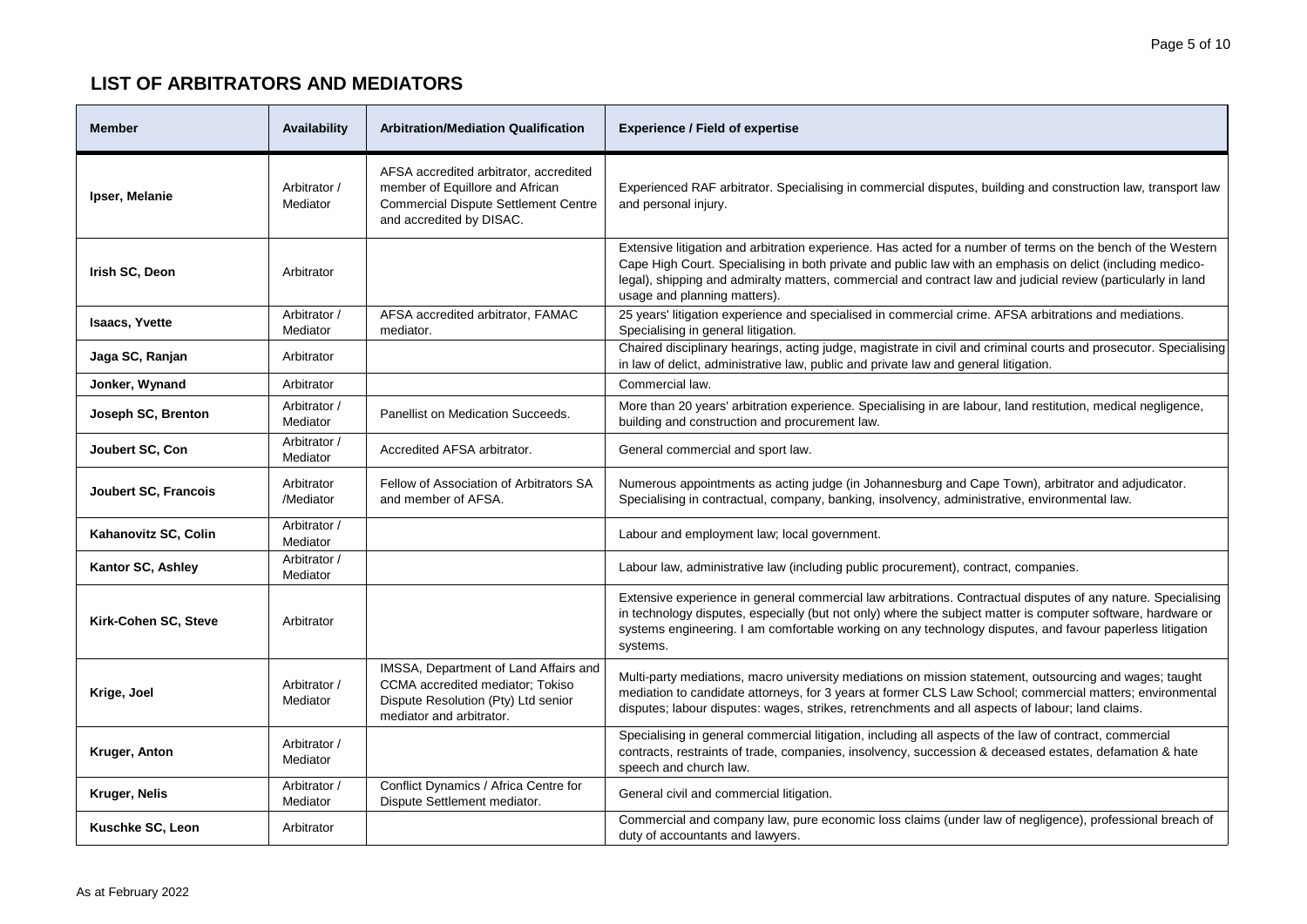| <b>Member</b>                                      | Availability             | <b>Arbitration/Mediation Qualification</b>                                                                                                                                                                            | <b>Experience / Field of expertise</b>                                                                                                                                                                                                                                                                                                                                                                                                                   |
|----------------------------------------------------|--------------------------|-----------------------------------------------------------------------------------------------------------------------------------------------------------------------------------------------------------------------|----------------------------------------------------------------------------------------------------------------------------------------------------------------------------------------------------------------------------------------------------------------------------------------------------------------------------------------------------------------------------------------------------------------------------------------------------------|
| Le Breton, Raoul                                   | Mediator                 | Life skills courses with Lifeline and the<br>Vedanta Institute.                                                                                                                                                       | Skill in settling matters concerning matrimonial disputes and disputes relating to immovable property. Former<br>prosecutor, senior state advocate and magistrate.                                                                                                                                                                                                                                                                                       |
| Loots SC, Hanri                                    | Arbitrator /<br>Mediator | UCT accredited mediator.                                                                                                                                                                                              | Commercial and workplace.                                                                                                                                                                                                                                                                                                                                                                                                                                |
| Loubser, Gustav                                    | Mediator                 | UCT MiM accredited mediator.                                                                                                                                                                                          | General, civil and commercial matters, specialising in intellectual property.                                                                                                                                                                                                                                                                                                                                                                            |
| Maass, Retha                                       | Mediator                 |                                                                                                                                                                                                                       | Family law.                                                                                                                                                                                                                                                                                                                                                                                                                                              |
| <b>MacWilliam SC, Russell</b>                      | Arbitrator /<br>Mediator |                                                                                                                                                                                                                       | Commercial, insurance and maritime law.                                                                                                                                                                                                                                                                                                                                                                                                                  |
| <b>Magardie, Sheldon</b>                           | Arbitrator /<br>Mediator |                                                                                                                                                                                                                       | Former litigation attorney before joining the Bar. Mediation of evictions, human rights, housing, PIE and ESTA<br>litigation. Member of Drakenstein Municipal Planning Tribunal. Specialising in Administrative and<br>Constitutional Law, Procurement and Tender Law, Environmental and Planning Law.                                                                                                                                                   |
| Maher, Alan                                        | Mediator /<br>Arbitrator | Arbitration Forum training course. On<br>AFSA general commercial panel.<br>Accredited civil and commercial<br>mediator of US business school and<br>Africa Centre for Dispute Resolutions.<br>FAMAC mediation course. | Extensive experience as arbitrator and mediator.                                                                                                                                                                                                                                                                                                                                                                                                         |
| <b>Mahomed, Shafia</b>                             | Arbitrator /<br>Mediator | Mediation course with Oosthuizen SC.                                                                                                                                                                                  | Arbitrator appointment in 2020. Fields of expertise include general litigation, insurance & delict law<br>(specialising in medical negligence law), commercial law (incl contract and company), environmental and<br>planning law, human rights and refugee/immigration law, banking, administrative, constitutional, property,<br>insolvency, international trade, labour, dispute resolution, mediation & amp, arbitration, tax and defamation<br>law. |
| Maree, Casper                                      | Arbitrator /<br>Mediator |                                                                                                                                                                                                                       | Extensive experience as mediator and arbitrator. Specialising in general commercial litigation (contract,<br>company, property, insolvency law).                                                                                                                                                                                                                                                                                                         |
| Mayosi, Thembelani                                 | Arbitrator /<br>Mediator |                                                                                                                                                                                                                       | Contract, property, construction law, sports & entertainment law, other commercial areas of law.                                                                                                                                                                                                                                                                                                                                                         |
| <b>McChesney, Mary-Anne</b>                        | Arbitrator /<br>Mediator |                                                                                                                                                                                                                       | Family and labour law. General commercial law.                                                                                                                                                                                                                                                                                                                                                                                                           |
| <b>McClarty SC, Ray</b>                            | Arbitrator               |                                                                                                                                                                                                                       | Extensive experience as arbitrator and specialising in commercial matters.                                                                                                                                                                                                                                                                                                                                                                               |
| Mitchell SC, Derek (associate<br>member in George) | Arbitrator               |                                                                                                                                                                                                                       | Contract, intellectual property, planning, delict and company law.                                                                                                                                                                                                                                                                                                                                                                                       |
| Mokhoaetsi, Maria                                  | Mediator                 | Conflict Dynamics accredited mediator                                                                                                                                                                                 | Commercial law.                                                                                                                                                                                                                                                                                                                                                                                                                                          |
| Muller SC, Jeremy                                  | Arbitrator               |                                                                                                                                                                                                                       | Contract, corporate, administrative and insolvency law.                                                                                                                                                                                                                                                                                                                                                                                                  |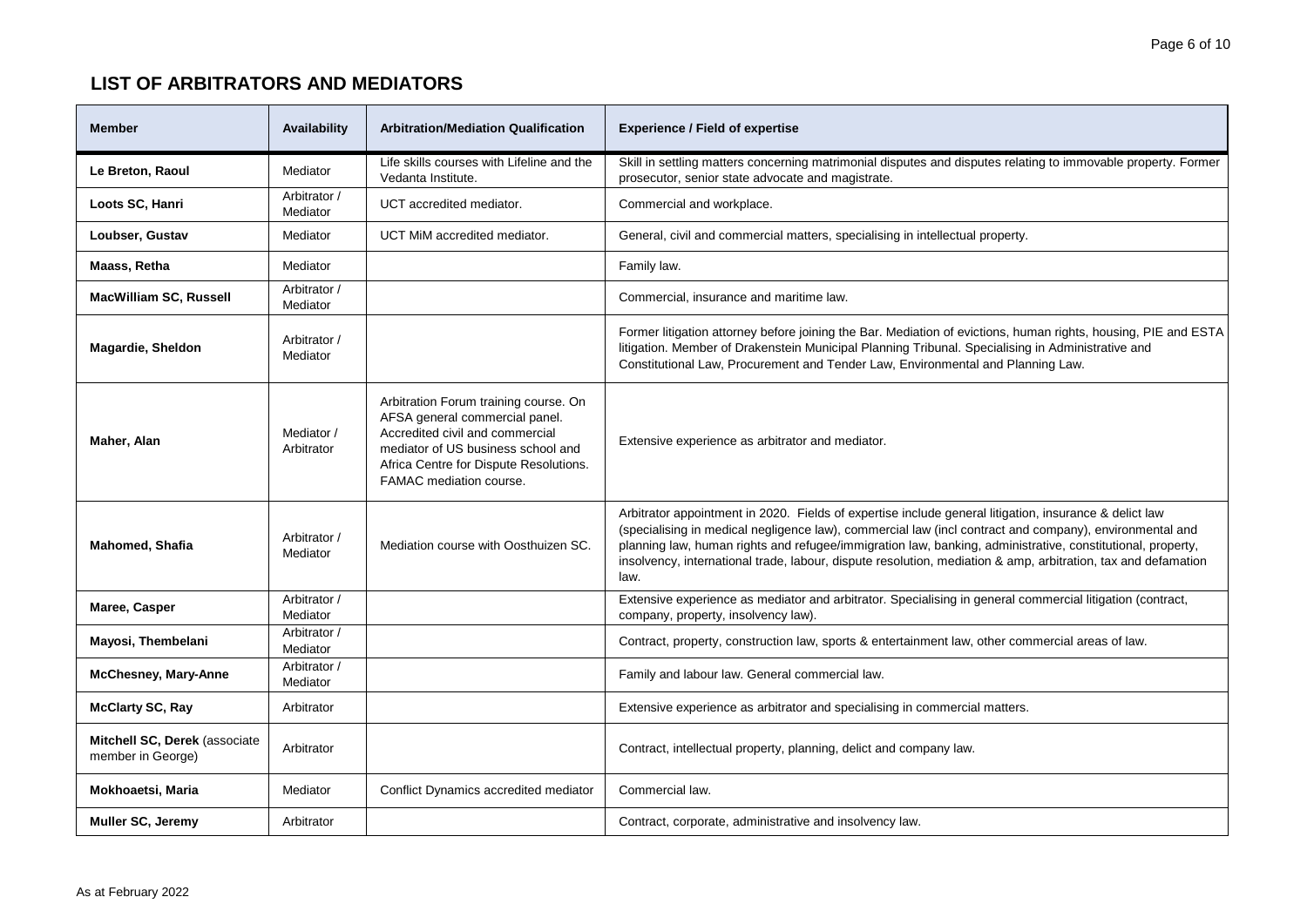| <b>Member</b>                                   | Availability             | <b>Arbitration/Mediation Qualification</b>                                                | <b>Experience / Field of expertise</b>                                                                                                                                                                                                                               |
|-------------------------------------------------|--------------------------|-------------------------------------------------------------------------------------------|----------------------------------------------------------------------------------------------------------------------------------------------------------------------------------------------------------------------------------------------------------------------|
| Myburgh, Philip                                 | Arbitrator /<br>Mediator | Mediator and arbitrator on AFSA panel.<br>UCT Law@Work mediation course.                  | Various appointments as both mediator and arbitrator. Specialising in general commercial, tax, administrative<br>and labour law.                                                                                                                                     |
| Nel, Theo                                       | Arbitrator /<br>Mediator |                                                                                           | More than 30 years experience as commercial litigator. Numerous arbitration appearances with specialisation<br>in commercial litigation.                                                                                                                             |
| Newdigate SC, John                              | Arbitrator               |                                                                                           | Extensive experience as arbitrator, specialising in commercial litigation.                                                                                                                                                                                           |
| Newton, Alan                                    | Mediator                 | Conflict Dynamics accredited mediator.                                                    | Civil and commercial matters.                                                                                                                                                                                                                                        |
| Nyman, Roseline                                 | Arbitrator /<br>Mediator | Equillore accredited mediator.                                                            | Experienced mediator and chaired disciplinary enquiries. Specialising in labour law, public interest litigation<br>and company law.                                                                                                                                  |
| <b>Olivier SC, Louis</b>                        | Arbitrator /<br>Mediator |                                                                                           | Previously employed in merchant banking. Experienced arbitrator, commissioner in inquiries, acting judge<br>and Small Claims Court commissioner. Acted in SARS appeal matters. Specialising in building, commercial<br>and financial disputes. Law of trusts.        |
| Olivier SC, Sven                                | Arbitrator /<br>Mediator | UCT course on commercial and<br>workplace mediation. On AFSA general<br>commercial panel. | Extensive experience as arbitrator, mediator and appeal arbitrator in commercial law.                                                                                                                                                                                |
| Oosthuizen SC, Andre                            | Arbitrator /<br>Mediator | Conflict Dynamics accredited mediator.<br>Panellist on Mediation Succeeds.                | Acting judge in High Court and Labour Court. Extensive mediation experience (40+ matters). Specialising in<br>commercial law, contracts, employment law, franchising, intellectual property, medical negligence, property<br>and town planning law, and company law. |
| Patrick, Rob                                    | Arbitrator               |                                                                                           | Contract, building disputes, financial services, restraints of trade, insolvency, property.                                                                                                                                                                          |
| Randall, Ross                                   | Arbitrator               | AFSA domestic arbitration course.                                                         | Appearance as counsel in arbitrations. Specialising in commercial, corporate, contract and rental/property<br>law.                                                                                                                                                   |
| Rapaport, Sean                                  | Arbitrator /<br>Mediator |                                                                                           | Former attorney. Specialising in general commercial litigation, insolvency, property and sports law.                                                                                                                                                                 |
| <b>Robinson SC, Ronee</b>                       | Arbitrator /<br>Mediator |                                                                                           | Intellectual property, data (author of 'Access to Information'). LLM degrees in IP.                                                                                                                                                                                  |
| Rose-Innes SC, Les                              | Arbitrator               |                                                                                           | Experience in disputes involving contract, insurance, company law, administrative and constitutional law.                                                                                                                                                            |
| Roux SC, Jan-Hendrik                            | Arbitrator /<br>Mediator |                                                                                           | Building and construction, general commercial and insurance disputes, personal injury.                                                                                                                                                                               |
| Salie SC, Mohamed                               | Arbitrator /<br>Mediator | Equillore accredited mediator.                                                            | Arbitrator experience specialising in civil, commercial, criminal and public law, medical negligence, personal<br>injury and labour law.                                                                                                                             |
| Saner SC, John                                  | Arbitrator               |                                                                                           | Author of three publications in medical negligence, prescription and agreements in restraint of trade. Vast<br>experience in litigation in these fields. Specialising in medical negligence prescription and agreements in<br>restraint of trade.                    |
| Schmidt, Alfred (associate<br>member in George) | Arbitrator               |                                                                                           | Appearing before arbitration tribunals as well as acting as an arbitrator. Experience in dealing with disputes<br>arising from the JBCC building contracts. Specialising in matrimonial law, law of contract.                                                        |
| <b>Schreuder SC, Mias</b>                       | Arbitrator /<br>Mediator | Mediation in Motion advocacy course.                                                      | Former practising attorney. Extensive experience in arbitrations, specialising in planning, construction,<br>contracts, companies and administrative law.                                                                                                            |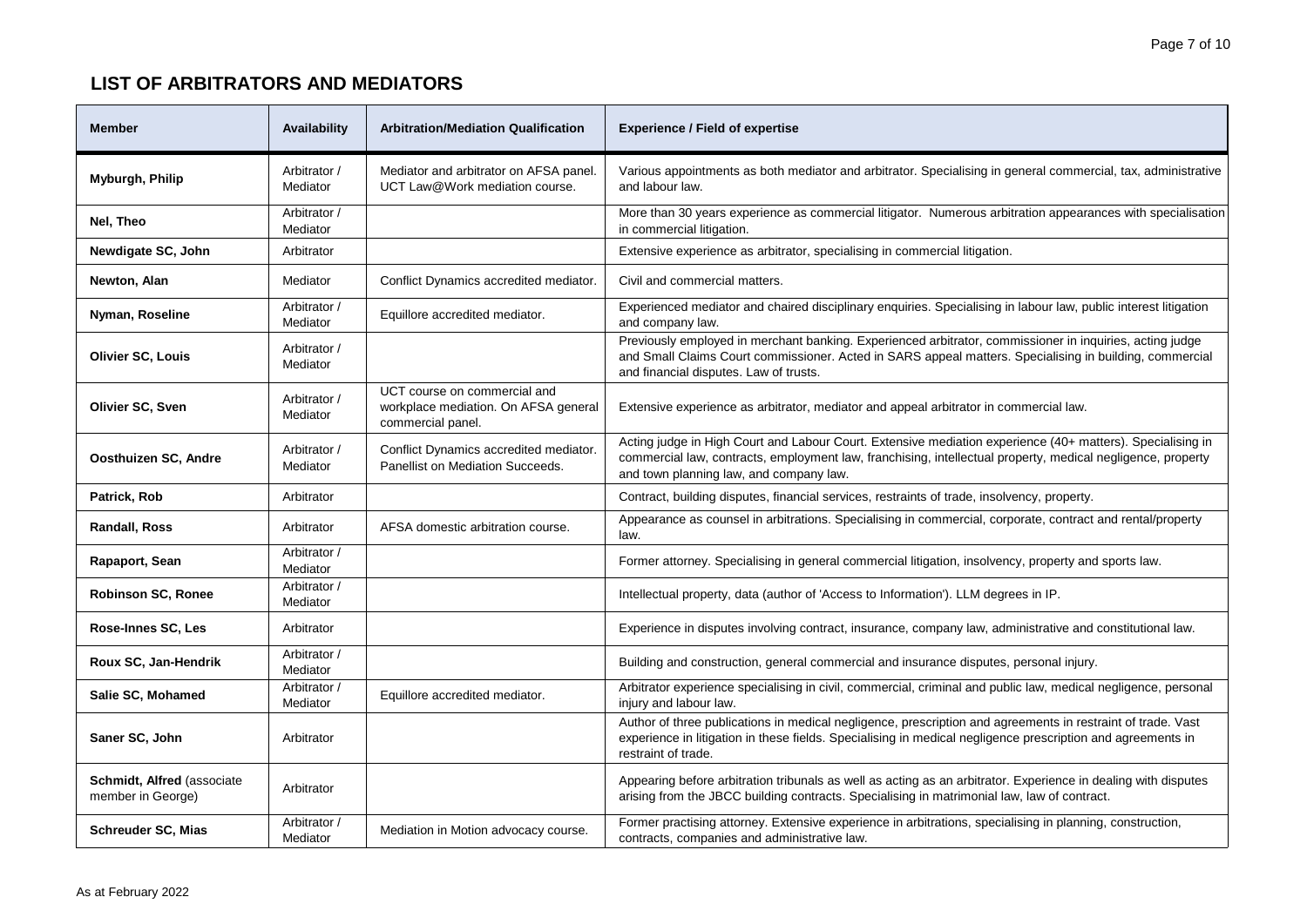| <b>Member</b>                                      | Availability             | <b>Arbitration/Mediation Qualification</b>                                                                                                                                                                                                                                                                | <b>Experience / Field of expertise</b>                                                                                                                                                                                                                                                                                                                                                                                                                                          |
|----------------------------------------------------|--------------------------|-----------------------------------------------------------------------------------------------------------------------------------------------------------------------------------------------------------------------------------------------------------------------------------------------------------|---------------------------------------------------------------------------------------------------------------------------------------------------------------------------------------------------------------------------------------------------------------------------------------------------------------------------------------------------------------------------------------------------------------------------------------------------------------------------------|
| Seale SC, Mark                                     | Arbitrator /<br>Mediator | AFSA Commercial Arbitration,<br>UCT/MiM Mediation, WIPO Neutral for<br>Arbitrations and Mediations. On AFSA<br>panel of arbitrators.                                                                                                                                                                      | Acting judge in the WC High Court. Member of the Cape Bar since 1995. Professional indemnity insurance,<br>with an emphasis on the construction industry, involving various professions, JBCC, CIDB and SANS.<br>Product and public liability injury claims. Intellectual property litigation involving unlawful competition, patents,<br>copyright, trade marks, passing off, domain names and restraints of trade. ITAC tariff reviews. General<br>commercial experience.     |
| Sholto-Douglas SC, Alasdair                        | Arbitrator               | AFSA training course.                                                                                                                                                                                                                                                                                     | Arbitrator in number of commercial and contractual disputes. Specialising in general commercial litigation,<br>revenue law, intellectual property, unlawful competition, medical negligence, insolvency.                                                                                                                                                                                                                                                                        |
| Smit, Theresa                                      | Mediator                 | FAMAC accredited mediator.                                                                                                                                                                                                                                                                                | Former Magistrate for 10 years. Specialising in family law.                                                                                                                                                                                                                                                                                                                                                                                                                     |
| Solik, Gregory                                     | Mediator                 | Conflict Dynamics accredited mediator.                                                                                                                                                                                                                                                                    | Commercial and public law.                                                                                                                                                                                                                                                                                                                                                                                                                                                      |
| Steenkamp, JP                                      | Arbitrator /<br>Mediator |                                                                                                                                                                                                                                                                                                           | General commercial litigation. Fields of activity include all aspects of the law of contract, banking, commercial<br>and retail lease agreements, unfair competition, restraint of trade, companies, insolvency and administrative<br>law matters.                                                                                                                                                                                                                              |
| <b>Steenkamp, Marius</b>                           | Arbitrator               |                                                                                                                                                                                                                                                                                                           | Commercial law and contracts; IT; building, construction and engineering; public law; sea fisheries; shipping;<br>arbitration and mediation.                                                                                                                                                                                                                                                                                                                                    |
| <b>Stelzner SC, Robert</b>                         | Arbitrator /<br>Mediator | UCT accredited mediator.                                                                                                                                                                                                                                                                                  | Commercial and labour law, administrative law (including public procurement), contract, companies.                                                                                                                                                                                                                                                                                                                                                                              |
| Studti, Brendan                                    | Arbitrator               | AFSA commercial arbitration course<br>and panel of commercial arbitrators.<br>Member of South African Restructuring<br>and Insolvency Practitioners<br>Association ('SARIPA') and the<br>International Association of<br>Restructuring, Insolvency & Bankruptcy<br>Professionals ('INSOL International'). | Commercial and domestic arbitration. Specialising in commercial litigation with an emphasis on corporate,<br>arbitration, insolvency and public law.                                                                                                                                                                                                                                                                                                                            |
| Titus, Zeynab                                      | Arbitrator /<br>Mediator | Accredited mediator (lead) and<br>accredited arbitrator (AFSA)                                                                                                                                                                                                                                            | Experience in commercial arbitrations and mediations, as Small Claims Court Commissioner; chaired<br>disciplinary hearings (incl. WP Rugby). Former attorney (for 8 years). Specialising in fields of commercial law,<br>administrative law, land matters (evictions, restitution) and delict (incl. personal injury).                                                                                                                                                          |
| <b>Torrington, Peter</b>                           | Mediator                 | FAMAC mediator and UCT accredited<br>mediator.                                                                                                                                                                                                                                                            | Experience as mediator in family law and commercial matters. Specialising in commercial and family law.                                                                                                                                                                                                                                                                                                                                                                         |
| Tredoux, Jasper                                    | Arbitrator               | UWC arbitration course; member of<br>AFSA; course in International<br>Commercial Arbitration from U.S.                                                                                                                                                                                                    | Commissioner at the Small Claims Court since 2004. Sat on the Appeals Board of the Department of<br>Labour's Compensation Fund. Served as non-executive director of companies since 2002 (responsible for the<br>legal oversight in respect of contracts and international trade). Acted in numerous arbitrations. Specialising in<br>the commercial field, mining law, trade (international and local), contracts, corporate law and general litigation<br>(including trials). |
| Van der Berg, Paul (associate<br>member in Knysna) | Arbitrator /<br>Mediator |                                                                                                                                                                                                                                                                                                           | Law of contract and administrative law.                                                                                                                                                                                                                                                                                                                                                                                                                                         |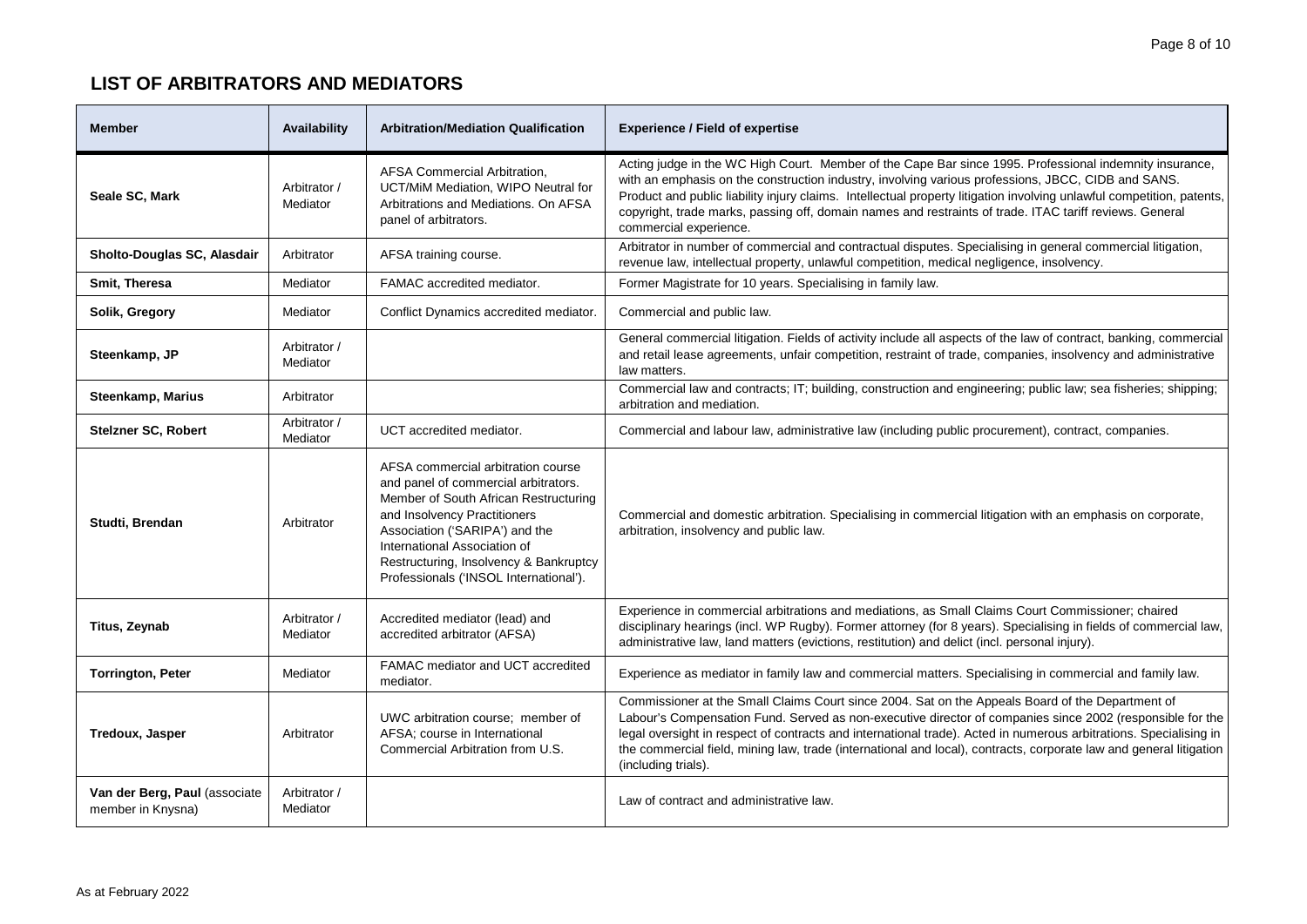| <b>Member</b>                                           | Availability             | <b>Arbitration/Mediation Qualification</b>                                                                                                                          | <b>Experience / Field of expertise</b>                                                                                                                                                                                                                                                                                                                                                                                                                                                                |
|---------------------------------------------------------|--------------------------|---------------------------------------------------------------------------------------------------------------------------------------------------------------------|-------------------------------------------------------------------------------------------------------------------------------------------------------------------------------------------------------------------------------------------------------------------------------------------------------------------------------------------------------------------------------------------------------------------------------------------------------------------------------------------------------|
| Van der Merwe, Francois<br>(associate member in George) | Arbitrator /<br>Mediator |                                                                                                                                                                     | Experienced in processes of mediation and arbitration, particularly in the fields of employment and<br>administrative law. Dispute resolution in both the private and public sectors. Specialising in employment and<br>administrative law.                                                                                                                                                                                                                                                           |
| Van Eeden SC, Pieter                                    | Arbitrator /<br>Mediator | AFSA Steering Committee.                                                                                                                                            | Extensive experience in commercial litigation and shipping. Construction disputes and arbitrations.<br>Specialising in commercial law, shipping law and construction.                                                                                                                                                                                                                                                                                                                                 |
| Van Heerden SC, Murray                                  | Arbitrator /<br>Mediator | Conflict Dynamics / Africa Centre for<br>Dispute Settlement accredited<br>mediator.                                                                                 | Medical negligence, contractual, commercial and building disputes. RAF disputes, matrimonial disputes.                                                                                                                                                                                                                                                                                                                                                                                                |
| Van Niekerk, Jantjie                                    | Arbitrator /<br>Mediator | On AFSA panel of arbitrators.                                                                                                                                       | Labour law, delict, general commercial and contractual, wills and estates, family law. Firearm and liquor<br>legislation. Section 417 and 418 inquiries.                                                                                                                                                                                                                                                                                                                                              |
| Van Rhyn, Gerhard (associate<br>member in George)       | Arbitrator               |                                                                                                                                                                     | Experience as arbitrator and counsel in commercial and construction disputes. Specialising in general<br>commercial practice, emphasis on contractual and construction disputes.                                                                                                                                                                                                                                                                                                                      |
| Van Rooyen SC, Rudi                                     | Arbitrator               | Equillore accredited mediator. On AFSA<br>panel of arbitrators. UCT/MiM mediation<br>course.                                                                        | Extensive experience as arbitrator in more than 100 matters. Specialising in corporate, general commercial,<br>tax, banking, finance, pensions, constitutional, public, land, delict, medical.                                                                                                                                                                                                                                                                                                        |
| Van Staden, Michael                                     | Arbitrator               |                                                                                                                                                                     | Former attorney. Specialising in commercial, company, insolvency, financial services, contractual, general.<br>Fields of interest: include fields of regular practice, trusts, transactional, JSE listing requirements.                                                                                                                                                                                                                                                                               |
| Vaughan, Barbara                                        | Arbitrator               |                                                                                                                                                                     | Commercial and general litigation.                                                                                                                                                                                                                                                                                                                                                                                                                                                                    |
| <b>Verster, Marius</b>                                  | Arbitrator /<br>Mediator |                                                                                                                                                                     | Contractual matters.                                                                                                                                                                                                                                                                                                                                                                                                                                                                                  |
| Watson, Deborah                                         | Arbitrator /<br>Mediator | Conflict Dynamics accredited mediator,<br>accredited London School of Mediation<br>mediator (Association of Arbitrators).<br>AFSA's Alternative Dispute Resolution. | On panel of fellow of the Association of Arbitrators. Panellist on the (former) CLS arbitration and mediation<br>panel. AFSA's mediation and commercial arbitration panel. Adjudicator and mediator in relation to<br>construction- and commercial related disputes. Mediation of numerous family-related matters. Specialising in<br>construction law, insolvency, unlawful competition, family law and general commercial.                                                                          |
| <b>Wessels, Louis</b>                                   | Arbitrator               |                                                                                                                                                                     | Contracts generally, building disputes, company law, National Credit Act, Consumer Protection Act.                                                                                                                                                                                                                                                                                                                                                                                                    |
| West, Darron                                            | Arbitrator /<br>Mediator | UCT Commercial and Court-aligned<br>Mediation Training course. Chartered<br>accountant.                                                                             | Career in financial services from 1997 to 2013. Auditor, designed and managed structured investment<br>products, risk management, venture capital and insurance. UCT academia since 2010. Published papers in<br>field of finance. Commercial (15+ years' experience in financial services industry - accounting and finance,<br>corporate valuations, taxation, corporate governance). Commercial disputes re determination of quantum of<br>contractual liabilities.                                |
| Whitehead SC, John                                      | Arbitrator /<br>Mediator | Courses in Alternative Dispute<br>Resolution. Family mediation course by<br>the RSA Law Association.                                                                | Founder member and mediator of FAMAC. Appointed to AFSA's general commercial panel. Arbitration Forum<br>arbitrator and appeal arbitrator. Specialising in public interest, human rights litigation. Personal injury and<br>general delictual claims - in particular Road Accident Fund and medical negligence litigation. Land claims.<br>Administrative law - especially fishing rights and quotas. All aspects of laws of contract, lease, insurance,<br>succession. Divorce mediation. Trust law. |
| Williams, Jennifer                                      | Arbitrator /<br>Mediator |                                                                                                                                                                     | Labour, land, public and family law.                                                                                                                                                                                                                                                                                                                                                                                                                                                                  |